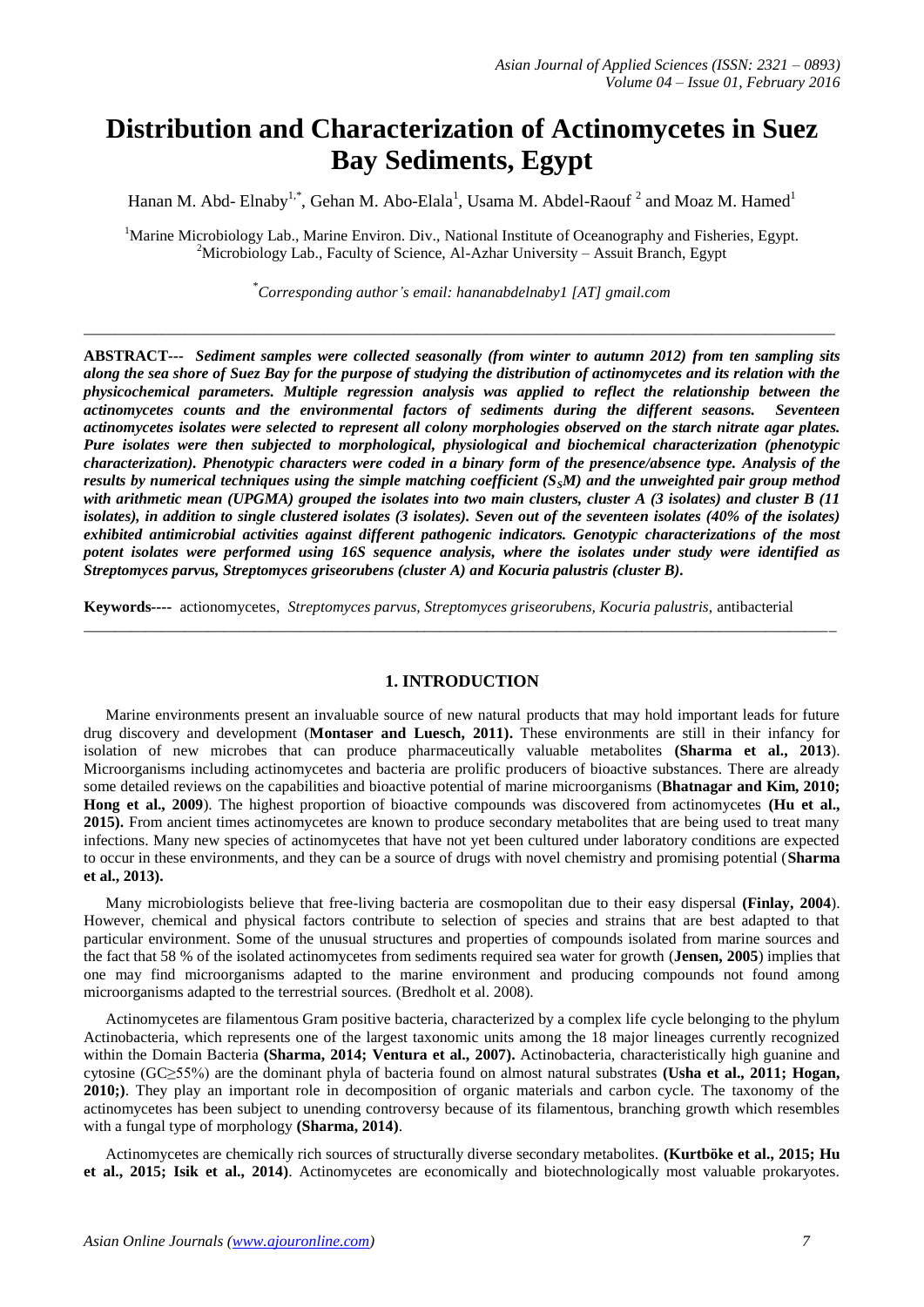Medical or economic significant. Actinobacteria mainly lies in subclass Actinobacteridae, order Actinomycetales. Actinomycetes and their bioactive compound show antibacterial and antimicrobial against various pathogens and multi drug resistant pathogens e.g. Vancomycin-Resistant Enterococci, Methicillin-Resistant *Staphylococcus aureus* , *Shigella dysenteriae*, *Klebsiella sp.* and *Pseudomonas aeruginosa* **(Antunes, 2014; Bhatnagar and Kim, 2010; Servin et al., 2008;)** Actinomycetes are responsible for the production of about a half of the discovered bioactive secondary metabolites, notably antibiotics **(Kurtböke et al., 2015; Antunes, 2014; Usha et al., 2010; Bredholt et al., 2008**), antitumor compounds **(Kurtböke et al., 2015; Usha et al., 2010)**, immune suppressive agents **(Kurtböke et al., 2015)** and enzymes **(Sharma, 2014)**.

The vast majority of these secondary metabolites are mainly derived from members of the genus *Streptomyces*  **(Fenical and Jensen, 2006)**. Approximately, 7,600 compounds are produced by *Streptomyces species (***Sharma, 2014; Berdy, 2005)**. The bioactive secondary metabolites from marine-derived *Streptomyces* have thus attracted increasing interest during the last decades **(Blunt et al., 2011)**.

The literature search showed that there were few isolation studies on actinomycetes of the seashore of Egypt until now **(Hamed, 2013; Abou-elela, 1999)**. Therefore, the present preliminary study was aimed to evaluate the distribution and characterization of marine actinomycetes in Suez-Bay sediments, Egypt.

# **2.MATERIALS AND METHODS**

## **2.1. Sampling sites**

Sediment samples were collected seasonally (from winter to autumn 2012) from ten sampling sits along the sea shore of Suez Bay, Egypt (Figure 1). These are: The entrance channel (St.I), El-Kornesh (St.II), Marine high school (St.III), Elzitiat (St.IV), Kabanon (St.V), Electric power station (St.VI), National Institute of Oceanography and Fisheries (St.VII), Attaka (St.VIII), Adabyia (St.IX) and Ayoun mossa (St.X). Samples were immediately transported to the laboratory in an ice box for bacteriological analysis which was always completed within 24 h **(Abou-elela, 1999)**.



**Figure 1:** The study area and sampling site

#### **2.2. Actinomycetes isolation and enumeration**

Sediments samples without previous dilutions were used, 10 g from each sample were added to 30 ml sterilized sea water, then they were shacked for 20 min, and subjected to thermal treatment (by heating in a water bath at 50 °C for 1h) to reduce the number of unicellular bacteria in favor of actinomycetes . Plates of starch nitrate agar medium **(Ghanem et**  al., 2000) were inoculated with 1 ml of the samples. The medium was supplemented with 75 and 25  $\mu$ g ml<sup>-1</sup> of filter sterilized cycloheximide and nystatin, respectively, to minimize fungal contamination **(Jensen et al., 1991)**. Enumeration was done on starch nitrate agar plates after 7-14 days incubation at 30-32 °C. Data are expressed as **colony forming unit (CFU g-1 ).**

#### **2.3. Physicochemical characterization of sediment samples**

Physical parameters as temperature, pH and salinity were measured in sediment samples. Also chemical characters as dissolved oxygen **(Clesceri et al., 2012**), dissolved phosphate (**Grasshoff, 1976)**, dissolved nitrate **(Strickland and**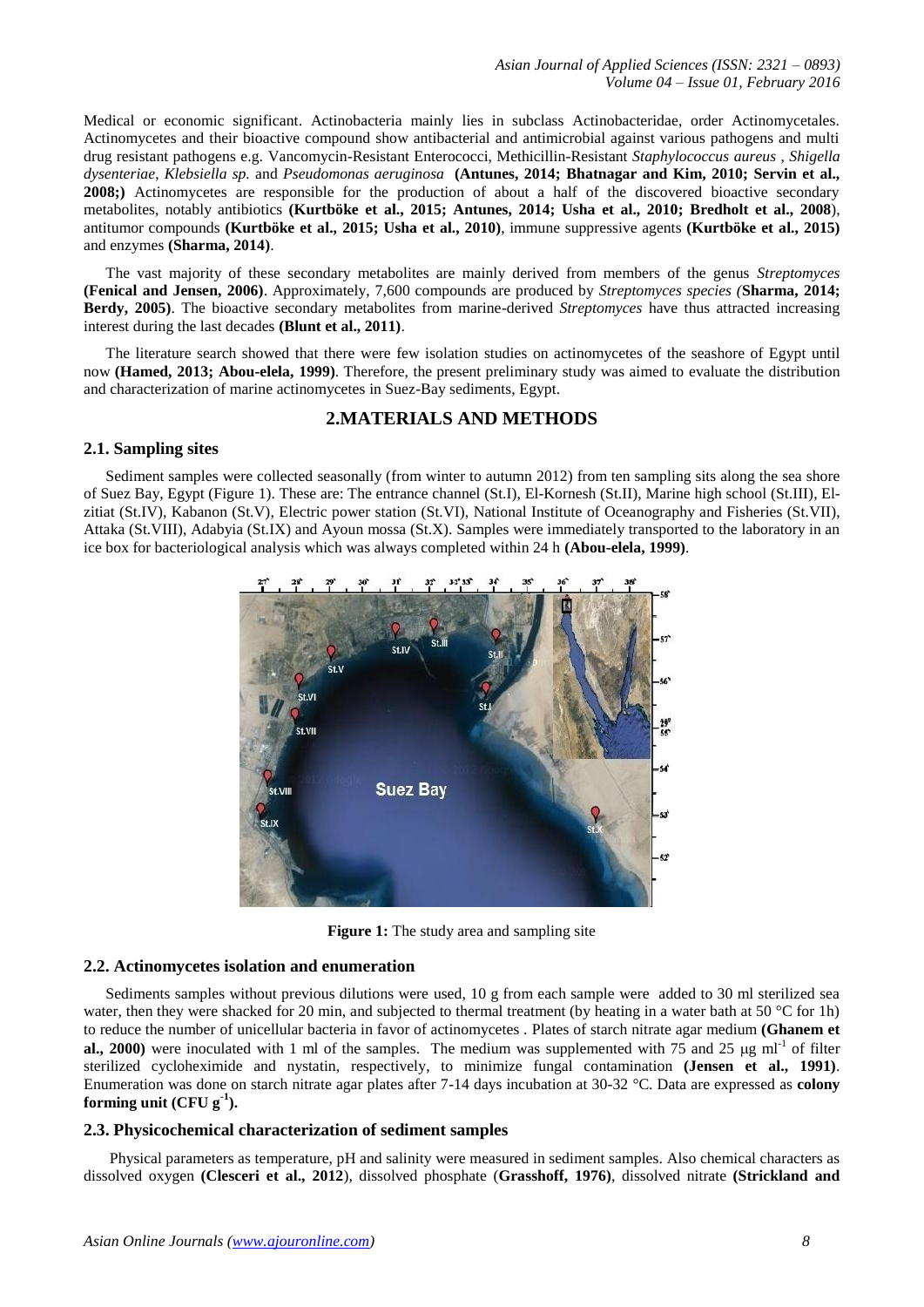**Parsons, 1968)**, dissolved nitrite **(Grasshoff, 1976)**, dissolved ammonia **(Koroleff, 1969)** and organic matter **(Ellis et al., 1946)** were measured using standard methods.

# **2.4. Multiple regression analysis:**

Multiple regression analysis was applied to reflect the relationship between the actinomycetes counts and the environmental factors of sediments during the different seasons. Multiple regression analysis was performed by MiniTab 16 for all variable and observation. The data were statistically analyzed according to **Steel and Torrie (1960).** 

## **2.5. Morphology, physiology and biochemical characterization**

Phenotypic characteristics were determined for the selected isolate according to the standard methods (**Ventosa et al., 1982**). Determination of morphological traits and colours of aerial and substrate mycelium as well as soluble pigments, was done as described by **Shirling and Gottlieb (1966)**. Biochemical tests were performed according to **Ariffin et al. (2006); Cheesbrough (1985), Mostafa (1985), Hankin and Anagnostakis (1975), Weyland et al. (1970), Tresner et al. (1968), and Küster (1959).** 

# **2.6. Screening for antimicrobial activity**

# **2.6.1. Pathogenic indicators:**

The bacterial pathogens used as target strains in the present investigation were *Aeromonas hydrophila*, *Vibrio damsela*, *Pseudomonas aeruginosa*ATCC6739, *Escherichia coli* and *Staphylococcus aureus*ATCC6538*.* These pathogens were kindly provided by the staff members of The National Institute of Oceanography and Fisheries (NIOF), Egypt.

# **2.6.2. Antibacterial activity**

The actinomycetes isolates that were studied were inoculated in flasks (250 mL) containing 50mLof starch nitrate medium. Seeded flasks were incubated at 30°C–32 °C on a rotary shaker at 200 rpm for 7 days. At the end of the incubation, the cultures were harvested, filtered and sterilized by ultrafiltration by using 0.22 µL sterilized filters, and used as antimicrobial agents. The antagonistic activity of actinomycetes' supernatants was detected by using well-cut diffusion technique, in which, five-millimeter diameter wells were punched in marine nutrient agar (Oxoid LTD, England) plates inoculated with bacterial pathogenic strains. Fifty microliters of the tested supernatant was pipetted into each well. The plates were incubated at  $30^{\circ}$ C for 24h. Each set was prepared in duplicate. After incubation, the radius of the clear inhibition zone around each well was linearly measured in mm **(Cwala et al., 2011; El-Masry et al., 2002).**

#### **2.7. Numerical analysis**

Taxonomic characters were coded in a binary form of the presence/absence type **(Sneath and Sokal, 1973**). Data were examined using the SYStat-Pc program **(Wilkinson et al., 1992**), Similarities among the tested strains were estimated with simple matching coefficient (SsM) **(Sokal and Michenu, 1958)**, The unsorted data were sorted using the unweighted pair group method with arithmetic mean (UPGMA), The dissimilarity distance between the operational taxonomic units (OTUs) was calculated using the average Euclidean distance coefficient for mixed data set **(Sneath and Sokal, 1973).**

# **2.8. Bacterial identification**

The promising actinomycetes' isolate was cultured in starch-nitrate liquid medium for seven days and genomic DNAs were extracted with the genomic DNA extraction protocol of Gene Jet genomic DNA purification Kit (Fermentas)[.Polymerase chain reaction](http://en.wikipedia.org/wiki/Polymerase_chain_reaction) (PCR) using Maxima Hot Start PCR Master Mix (Fermentas).The amplifications were carried out in a thermal cycler (Multigene Optimax, Labnet international, Inc). The PCR thermocycler was programmed as follow: 95°C for 5 min for initial denaturation, 30 cycles at 95°C for 1 min, 55 °C for 1 min, 72 °C for 2 min and a final extension at 72 °C for 10min. The PCR mixture contained 25 pmol of each primer, 10 ngchromosomal DNA, 200 mmol/LdNTPs and 2.5 U of *Taq* Polymerase in 50 μL of Taq polymerase buffer 10X Standard Taq Reaction Buffer.

The PCR Clean-Up of the PCR product was performed by using Gene JET™ PCR Purification Kit (Fermentas) at Sigma Scientific Services Company, Egypt, 2013. The sequencing of the PCR product was made by the GATC Company by using ABI 3730xl DNA sequencer with universal primers (16S 27F and 16S 1492R), (5′- AGAGTTTGATCCTGGCTCAG-3′ and 5′-GGTTACCTTGTTACGACTT-3′). Genotypic characterization was performed using 16S sequence analysis. Multiple alignments with sequences of the most closely related members and calculations of levels of sequence similarity were carried out using BioEdit (software version 7). **(Hall, 1999)** Sequences of rRNA genes, for comparison, were obtained from the National Center for Biotechnology Information (NCBI) database.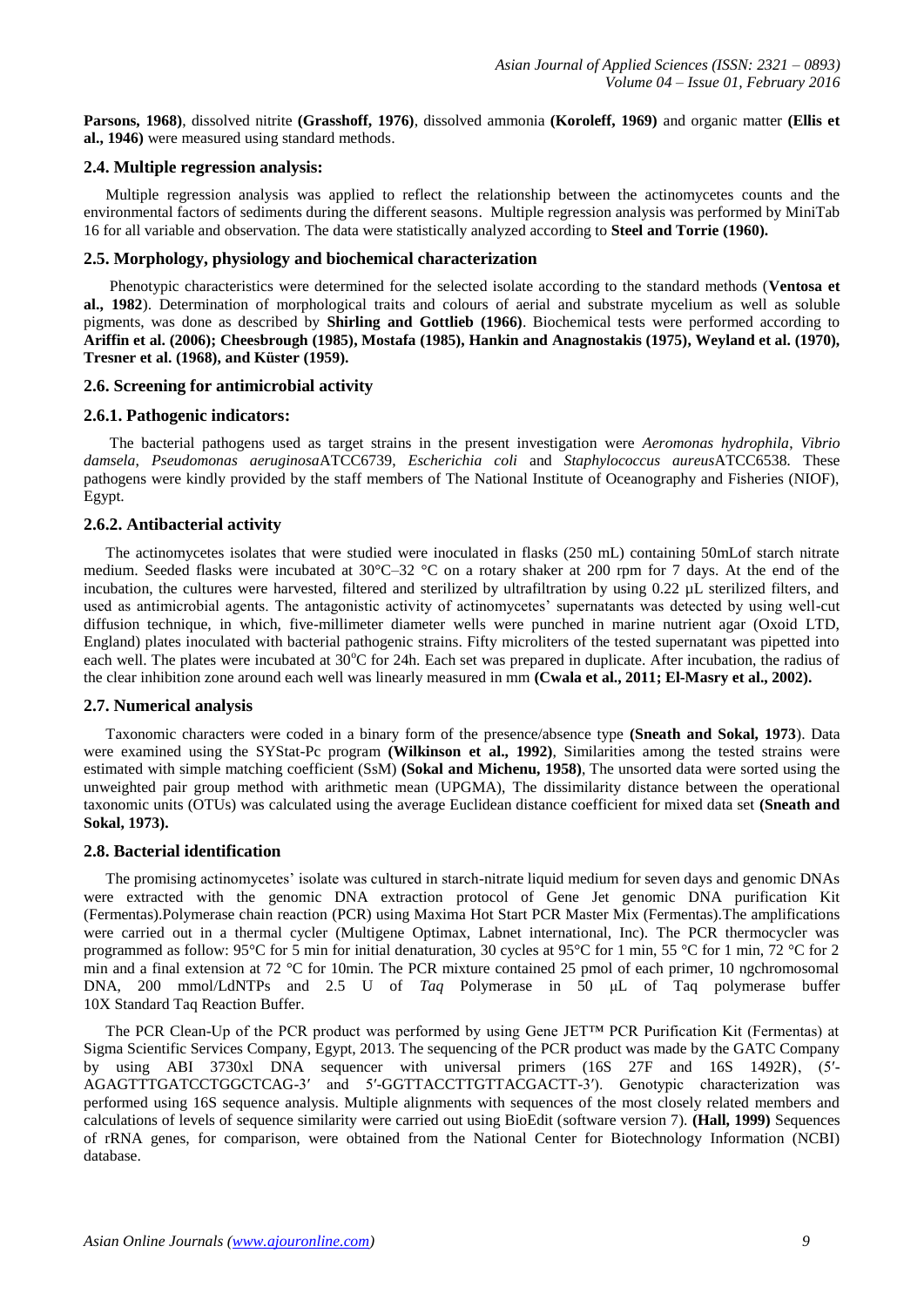## **3. RESULTS AND DISCUSSION**

#### **3.1. Seasonal/spatial distribition of marine actinomycetes**

To evaluate the shore of Suez Bay, Egypt, as a source of actinomycetes, ten sampling sites were selected to represent different ecosystems (Figure 1). The entrance channel is affected by the passage of ships to and from the channel. El-Kornesh (It is semi-closed area with low wave motion and broad tide) it is characterized by tourist activities, small fishing boats. Marine high school is affected by human activates, El-zitiat is characterized by arrival and departure of ships, specialized for petroleum oil transportation. On the other hand, sites at Kabanon, NIOF and Attaka are subjected to sewage pollution. Kabanon is affected by the domestic effluent from the old sewage plant of the Suez city which is characterized by muddy sediments with unfavorable habitat for marine life. NIOF is affected by the new sewage treatment plant of the Suez city and near of the wastes of the vegetable oil company. Attaka is affected by barking and repairing the ships in addition to residues of five stars mills factory. Electric power station and Ayoun mossa is affected by waste water from thermal station. Adabyia is affected by the shipping and trading in the harbour (**Hamed, 2013)**.

The average counts of actinomycetes were estimated seasonally in sediment samples from Suez Bay, Egypt, during 2012 (Table 1). In general the summer samples exhibited more actinomycetes counts 22 CFU  $g^{-1}$  compared to autumn 15 CFU  $g^{-1}$ , spring 14 CFU  $g^{-1}$  and winter 8 CFU  $g^{-1}$ . The highest counts of actinomycetes in sediment samples recorded in NIOF site while the annual average was 31 CFU  $g^{-1}$  flowed by Marin High School (24 CFU  $g^{-1}$ ), and Electric Power Station (24 CFU  $g^{-1}$ ). On the other hand the lowest count recorded in Ayoun mossa (2 CFU  $g^{-1}$ ). Low counts of actinomycetes in sediment of Ayoun mossa site may be due to its far from the pollution sites, while Marine high school and NIOF sites were relative near to the sewage and Suez Steel Company pollution.

|                        |        | <b>Annual</b> |               |               |         |
|------------------------|--------|---------------|---------------|---------------|---------|
| <b>Sampling site</b>   | Winter | <b>Spring</b> | <b>Summer</b> | <b>Autumn</b> | average |
| The entrance channel   | 15     | 23            | 30            | 18            | 22      |
| El-kornesh             | 6      | 10            | 15            | 9             | 10      |
| Marine high school     | 0      | 20            | 45            | 30            | 24      |
| El zitiat              | 3      | 3             | 5             | 7             | 5       |
| Kabanon                | 12     | 3             | 15            | 8             | 10      |
| Electric Power station | 27     | 24            | 30            | 15            | 24      |
| <b>NIOF</b>            | 6      | 35            | 45            | 38            | 31      |
| Attaka                 | 6      | 10            | 15            | 12            | 11      |
| Adabiya                | 0      | 8             | 15            | 14            | 11      |
| Ayoun mossa            |        | 0             | 5             | 3             | 2       |

Table 1: Seasonal and spatial variation in actinomycetes viable counts (CFU g<sup>-1</sup>) of Suez Bay sediments during 2012

The variations in the environmental factors (temperature, pH, salinity, organic content, and nutrients) of the sediments (Table 2) led to variations in the density of marine actinomycetes. Multiple regression analysis was applied to reflect the relationship between the actinomycetes counts and the environmental factors of sediments during the different seasons.

The regression equation of sediments is: Actinomycetes =  $-1372.94 - 0.68$  pH + 16.73 Temperature – 0.09 phosphate -11.90 Nitrite + 1.19 Nitrate + 0.43 organic matter- 25.91 Ammonia + 23.09 salinity.

These results show that, the counts of actinomycetes are positively correlated with temperature, dissolved nitrates, dissolved organic matter and salinity and negatively correlated with pH, dissolved phosphate, dissolved nitrite and dissolved ammonia.

The best marine source of actinomycetes identified so far are sediments, from which their isolation is well documented **(Abou-elela, 1999).** The number and variety of actinomycetes present in any sample would be significantly influenced by geographical location, temperature; pH, organic matter content, agricultural activities, aeration, nutrient availability and moisture content **(Isik et al**., **2014).** Variations in the organic content, nutrients and the pollution levels in the different location along Suez Bay, Egypt, led to variations in the density of marine actinomycetes**.**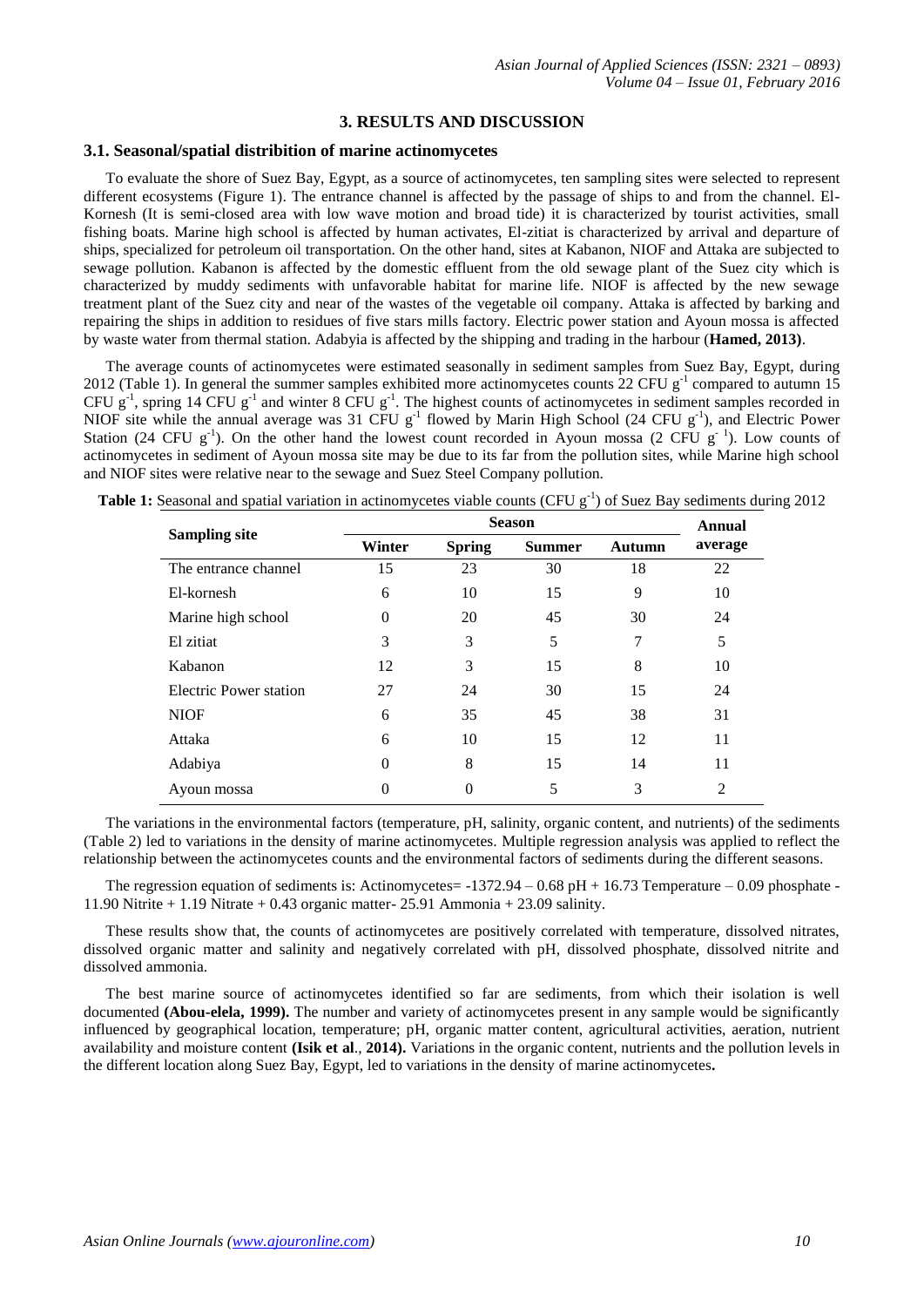|                    |      |       |         |                                                                                 | physico-chemical parameters |      |                                                                                                                                        |                |
|--------------------|------|-------|---------|---------------------------------------------------------------------------------|-----------------------------|------|----------------------------------------------------------------------------------------------------------------------------------------|----------------|
| <b>Season</b>      |      |       |         | pH Temperature Salinity Dissolved phosphate Dissolved nitrate Dissolved nitrite |                             |      | Ammonia                                                                                                                                | Organic matter |
|                    |      | (°C)  | $(\%0)$ | $(mg \text{ at } PO_4 - P.I^{-1})$                                              |                             |      | (mg at. NO <sub>3</sub> -N l <sup>-1</sup> ) (mg at. NO <sub>2</sub> -N l <sup>-1</sup> ) (mg at. NH <sup>3</sup> -N l <sup>-1</sup> ) | $(mgl^{-1})$   |
| Winter             | 8.23 | 19.02 | 41.93   | 23.29                                                                           | 25.92                       | 0.05 | 0.40                                                                                                                                   | 31.58          |
| <b>Spring</b>      | 8.49 | 24.62 | 41.89   | 26.96                                                                           | 34.11                       | 0.07 | 0.18                                                                                                                                   | 22.41          |
| <b>Summer</b> 9.07 |      | 27.57 | 41.91   | 39.49                                                                           | 34.36                       | 0.12 | 0.29                                                                                                                                   | 31.80          |
| Autumn             | 8.51 | 22.09 | 42.51   | 26.19                                                                           | 40.17                       | 0.09 | 0.14                                                                                                                                   | 24.50          |

**Table 2:** Average Values of physico-chemical parameters in sediment samples during 2012.

\*Data are given per g of sediment

\*\*Average values from different sampling sites  $(N=10)$ 

# **3.2. Phenotypic characterization and clustering of actinomycetes**

The definition of numerical taxonomy is expressed to apply various mathematical methods for data which are coded numerically and expressed as individual characters and assigning organisms into cluster based on their comprehensive similarities, afterwards presenting relationships in the form of dendrograms. This classification is used by many researchers for bacterial systematic **(Sackin and Jones, 1993).** Thus, numerical taxonomy provides us with an invaluable framework for *Streptomyces* taxonomy, including identification of species.

The starch nitrate medium was the most suitable medium for isolation of actinomycetes as reported by **Ghanem et al. (2000)** and accordingly, it is chosen as isolation medium in this study. Based on the results, all isolates grow well on media prepared without sea water i.e. they are soil inhabitants and well adapted and functional members of the marine microbial community, they are facultative marine and possibly of terrestrial origin. **Goodfellow and Haynes (1984)** reported that, actinomycetes are best known as soil bacteria and were generally believed to occur in the ocean largely as dormant spores that were washed into the sea

A total of seventeen actinomycetes 1isolates (isolated from different locations in Suez Bay sediment) were selected randomly to represent all colony morphologies observed on the starch nitrate agar plates. Pure isolates were then subjected to morphological, physiological and biochemical characterization. The characteristic features of each actinomycetes isolate and the percentage of positive results were described in Table 3. Analysis of the results by numerical techniques using the simple matching coefficient  $(S<sub>s</sub>M)$  and UPGMA yielded the dendogram in Figure 2. The data show that at 83 % similarity level, the majority of isolates were grouped into two main clusters, cluster A (3 isolates) and cluster B (11 isolates), in addition to single clustered isolates (3 isolates). Cluster A**:** this cluster comprised only three isolates (isolate code: 8, 9 and 14) clustered at 83 % similarity level. Cluster B**:** this group composed 11 isolates (isolate code: 2, 3, 4, 5, 6, 7, 10, 11, 12, 13, 17) clustered at 88 % similarity level, and the single clustered isolates (S)**:** three isolates (isolate code: 1, 15 and 16) each of them represented single cluster.

The numerical classification of the genus *Streptomyces* by **Kampfer et al. (1991)** involves determination of 329 physiological tests. The study includes 15 major clusters, 34 minor clusters and 40 single member clusters which were defined at 81.5 % similarity level.

**Table 3:** The characteristic features (Morphology, physiology and biochemical characterization) of the isolated actinomycetes and the percentages of positive results.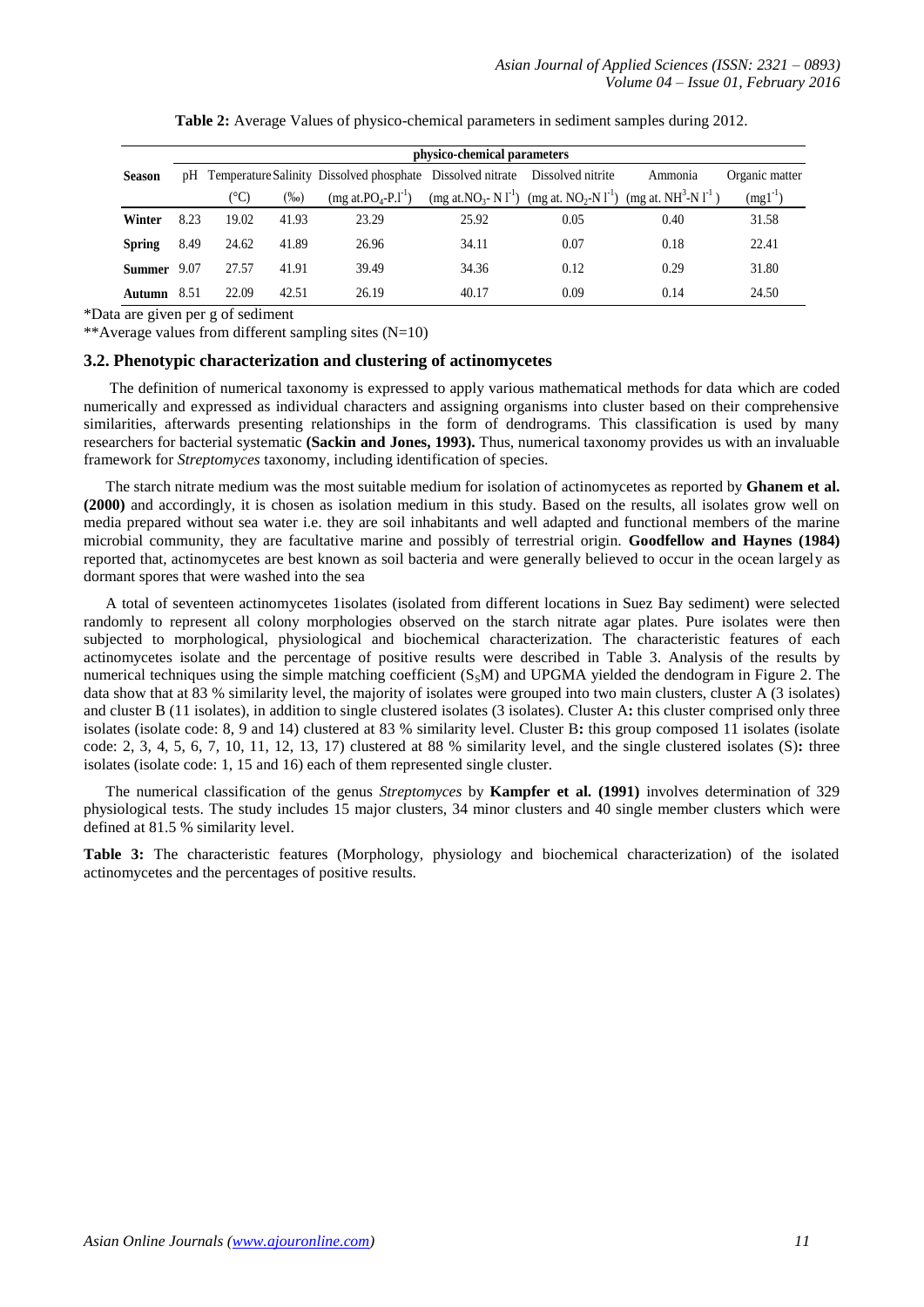*Asian Journal of Applied Sciences (ISSN: 2321 – 0893) Volume 04 – Issue 01, February 2016*

| <b>Clusters</b>            |                          | <b>Cluster A</b>             |                              | <b>Positiv</b>   | <b>Cluster B</b>         |                          |                          |                              |                              |                              |                          |                              | <b>Positiv</b>                     |                              |                              |          |                              | <b>Single</b><br>cluster $(S)$     |                              |  |  |
|----------------------------|--------------------------|------------------------------|------------------------------|------------------|--------------------------|--------------------------|--------------------------|------------------------------|------------------------------|------------------------------|--------------------------|------------------------------|------------------------------------|------------------------------|------------------------------|----------|------------------------------|------------------------------------|------------------------------|--|--|
| <b>Isolates code</b>       | 8                        | $\boldsymbol{9}$             | 14                           | e %              | $\overline{2}$           | $\overline{\mathbf{3}}$  | $\overline{\mathbf{4}}$  | 5                            | 6                            | $\overline{7}$               | 10                       | 11                           | 12                                 | 13                           | 17                           | $e\%$    | $\mathbf{1}$                 | 15                                 | 16                           |  |  |
| <b>Growth</b> on           |                          |                              |                              |                  |                          |                          |                          |                              |                              |                              |                          |                              |                                    |                              |                              |          |                              |                                    |                              |  |  |
| -Glucose yeast             | $+$                      | $+$                          | $+$                          | 100%             | $+$                      | $+$                      | $+$                      | $+$                          | $+$                          | $+$                          | $+$                      |                              | $+$                                | $+$                          | $+$                          | 91%      | ÷                            |                                    | $\blacksquare$               |  |  |
| extract malt               |                          |                              |                              |                  |                          |                          |                          |                              |                              |                              |                          |                              |                                    |                              |                              |          |                              |                                    |                              |  |  |
| extract agar               |                          |                              |                              |                  |                          |                          |                          |                              |                              |                              |                          |                              |                                    |                              |                              |          |                              |                                    |                              |  |  |
| -Inorganic salts           | $+$                      | $^{+}$                       | $^{+}$                       | 100%             | $+$                      | $^{+}$                   | $^{+}$                   | $^{+}$                       | $\ddot{}$                    | $^{+}$                       | $^{+}$                   | $+$                          | $+$                                | $^{+}$                       | $+$                          | 100%     | $+$                          | $\overline{\phantom{a}}$           | $\overline{\phantom{a}}$     |  |  |
| starch agar                |                          |                              |                              |                  |                          |                          |                          |                              |                              |                              |                          |                              |                                    |                              |                              |          |                              |                                    |                              |  |  |
| -Czapex Dox agar           | $\overline{\phantom{a}}$ | $\overline{a}$               | $\overline{\phantom{a}}$     | $\overline{0\%}$ | $\overline{\phantom{a}}$ | $\boldsymbol{+}$         | $\overline{a}$           | $\boldsymbol{+}$             | $\blacksquare$               | $\overline{a}$               | $\overline{\phantom{a}}$ |                              | $\overline{\phantom{a}}$           | $\overline{\phantom{a}}$     | $\overline{\phantom{a}}$     | 18%      | $\qquad \qquad \blacksquare$ | $\overline{\phantom{a}}$           | $\overline{a}$               |  |  |
| -Krassilnikov agar         | $\ddot{}$                | $+$                          | $^{+}$                       | 100%             | $^{+}$                   | $\ddot{}$                | $^{+}$                   | $^{+}$                       | $\blacksquare$               | $^{+}$                       | $^{+}$                   | $\blacksquare$               | $\boldsymbol{+}$                   | $^{+}$                       | $^{+}$                       | 82%      | $\blacksquare$               | $\blacksquare$                     | $\blacksquare$               |  |  |
| -Oat meal agar             | $\boldsymbol{+}$         | $+$                          | $^{+}$                       | 100%             | $^{+}$                   | $^{+}$                   | $^{+}$                   | $^{+}$                       | $\qquad \qquad +$            | $^{+}$                       | $^{+}$                   | $^{+}$                       | $^{+}$                             | $^{+}$                       | $^{+}$                       | 100%     | $^{+}$                       | $^{+}$                             |                              |  |  |
| - Starch nitrate           | $\ddot{}$                | $\ddot{}$                    | $+$                          | 100%             | $^{+}$                   | $+$                      | $\ddot{}$                | $\ddot{}$                    | $\ddot{}$                    | $\ddot{}$                    | $+$                      | $+$                          | $\ddot{}$                          | $+$                          | $^{+}$                       | 100%     | $+$                          | $+$                                | $+$                          |  |  |
| agar                       |                          |                              |                              |                  |                          |                          |                          |                              |                              |                              |                          |                              |                                    |                              |                              |          |                              |                                    |                              |  |  |
| <b>Substrate</b>           |                          |                              |                              |                  |                          |                          |                          |                              |                              |                              |                          |                              |                                    |                              |                              |          |                              |                                    |                              |  |  |
| mycelium                   |                          |                              |                              |                  |                          |                          |                          |                              |                              |                              |                          |                              |                                    |                              |                              |          |                              |                                    |                              |  |  |
| Yellow                     | $^{+}$                   | $\qquad \qquad \blacksquare$ | ÷,                           | 33%              | $\overline{\phantom{a}}$ | $\overline{a}$           | $^{+}$                   | $\frac{1}{2}$                | $\blacksquare$               | $\blacksquare$               | $\blacksquare$           | $\blacksquare$               | $\blacksquare$                     | $\blacksquare$               | $\overline{\phantom{a}}$     | 9%       | $\overline{\phantom{a}}$     | $\blacksquare$                     | $\overline{\phantom{a}}$     |  |  |
| Cream                      | $\overline{a}$           | $\overline{\phantom{a}}$     | $^{+}$                       | 33%              | $\blacksquare$           | $\overline{\phantom{a}}$ | $\overline{\phantom{a}}$ | $\overline{a}$               | $\overline{\phantom{a}}$     | $\overline{\phantom{0}}$     | $\blacksquare$           | $\overline{\phantom{a}}$     | $\overline{\phantom{a}}$           | $+$                          | $\overline{\phantom{a}}$     | 9%       | $\overline{\phantom{a}}$     | $\overline{\phantom{a}}$           | $^{+}$                       |  |  |
| Pink                       | $\ddot{\phantom{1}}$     | $+$                          | ÷,                           | 33%              | $\blacksquare$           | $\blacksquare$           | $\blacksquare$           | $\overline{a}$               | $\overline{a}$               | $\overline{a}$               | Ĭ.                       |                              | $\overline{\phantom{a}}$           | $\overline{a}$               |                              | 0%       | $\blacksquare$               |                                    |                              |  |  |
| Beije                      | $\blacksquare$           |                              | $\overline{\phantom{0}}$     | 0%               | $^{+}$                   | $\frac{1}{2}$            | $\overline{a}$           | $\frac{1}{2}$                | $\blacksquare$               |                              | $^{+}$                   | $+$                          | $+$                                | $\blacksquare$               | $\qquad \qquad \blacksquare$ | 36%      | $\qquad \qquad \blacksquare$ | $\overline{\phantom{a}}$           | $\overline{\phantom{a}}$     |  |  |
| Gray                       | $\overline{a}$           |                              | $\blacksquare$               | 0%               | $\blacksquare$           | $+$                      | $\frac{1}{2}$            | $\ddot{}$                    | $\ddot{}$                    | $\ddot{}$                    |                          |                              | $\overline{\phantom{0}}$           | $\qquad \qquad \blacksquare$ | $+$                          | 45%      | $\frac{1}{2}$                | $\qquad \qquad \blacksquare$       | $\overline{\phantom{a}}$     |  |  |
| Pale brown                 | $\bar{\phantom{a}}$      |                              | $\overline{a}$               | 0%               | $\blacksquare$           |                          | $\overline{a}$           | $\overline{a}$               |                              |                              |                          |                              | $\overline{a}$                     | $\overline{a}$               |                              | 0%       | $+$                          | $^{+}$                             | $\blacksquare$               |  |  |
| <b>Aerial mycelium</b>     |                          |                              |                              |                  |                          |                          |                          |                              |                              |                              |                          |                              |                                    |                              |                              |          |                              |                                    |                              |  |  |
| White                      | $\overline{\phantom{a}}$ | $\qquad \qquad \blacksquare$ | ÷,                           | 0%               | $^{+}$                   | $\overline{a}$           | $\frac{1}{2}$            | $\frac{1}{2}$                | $\blacksquare$               | $\qquad \qquad \blacksquare$ | $\blacksquare$           | $+$                          | $+$                                | $^{+}$                       | $+$                          | 45%      | $\qquad \qquad \blacksquare$ | $\blacksquare$                     | $\blacksquare$               |  |  |
| Cream                      | $\overline{\phantom{m}}$ | $\overline{\phantom{a}}$     | $\qquad \qquad \blacksquare$ | 0%               | $\blacksquare$           |                          | $^{+}$                   | $\overline{\phantom{0}}$     |                              |                              |                          | $\overline{\phantom{0}}$     | $\qquad \qquad \blacksquare$       | $\qquad \qquad \blacksquare$ | $\qquad \qquad \blacksquare$ | 9%       | $+$                          | $\qquad \qquad \blacksquare$       | $\overline{\phantom{a}}$     |  |  |
| Gray                       | $\overline{a}$           | $^{+}$                       | ÷,                           | 33%              | $\blacksquare$           | $\ddot{}$                | $\overline{a}$           | $^{+}$                       | $\ddot{}$                    | $\ddot{}$                    | $\overline{a}$           |                              | $\frac{1}{2}$                      | $\frac{1}{2}$                | $^{+}$                       | 45%      | $\qquad \qquad \blacksquare$ | $\blacksquare$                     | $^{+}$                       |  |  |
| Yellow<br>Pink             | $\overline{\phantom{m}}$ | $\overline{\phantom{a}}$     |                              | 33%<br>0%        | $\blacksquare$           | $\overline{\phantom{m}}$ | $\overline{\phantom{0}}$ | $\qquad \qquad \blacksquare$ |                              |                              |                          | $\qquad \qquad \blacksquare$ | $\qquad \qquad \blacksquare$       | $\overline{a}$               |                              | 0%       | $\qquad \qquad \blacksquare$ |                                    | $\overline{\phantom{a}}$     |  |  |
| Violet                     | $\overline{a}$           |                              | ÷,                           | 33%              | $\blacksquare$           |                          | ÷,                       | $\frac{1}{2}$                |                              |                              | $\overline{a}$           |                              | $\overline{\phantom{a}}$           | $\overline{\phantom{a}}$     |                              | 0%<br>0% | $\qquad \qquad \blacksquare$ | $^{+}$                             | $\blacksquare$               |  |  |
| <b>Diffusible</b>          | $^{+}$                   |                              | ÷,                           |                  | $\frac{1}{2}$            |                          | $\overline{a}$           | $\frac{1}{2}$                |                              |                              |                          |                              | $\overline{\phantom{0}}$           | $\overline{a}$               |                              |          |                              | $\overline{\phantom{a}}$           | $\overline{\phantom{a}}$     |  |  |
| pigments                   |                          |                              |                              |                  |                          |                          |                          |                              |                              |                              |                          |                              |                                    |                              |                              |          |                              |                                    |                              |  |  |
| Beige                      | $\qquad \qquad +$        | $\overline{a}$               | $\overline{\phantom{a}}$     | 33%              |                          | $+$                      |                          | $^+$                         | $\boldsymbol{+}$             |                              | $+$                      |                              | $+$                                | $\blacksquare$               | $+$                          | 91%      | $\overline{\phantom{a}}$     | $\blacksquare$                     | $\overline{a}$               |  |  |
| Yellow                     |                          |                              | $^{+}$                       | 33%              | $\blacksquare$           | $\blacksquare$           | $\overline{a}$           | $\overline{\phantom{0}}$     | $\blacksquare$               | $\overline{\phantom{a}}$     |                          |                              | $\qquad \qquad \blacksquare$       | $^{+}$                       |                              | 9%       | $^{+}$                       |                                    |                              |  |  |
| Violet                     | $\sim$                   | $^{+}$                       | $\overline{\phantom{a}}$     | 33%              | $\blacksquare$           | $\overline{\phantom{a}}$ | $\overline{a}$           | $\overline{a}$               | $\overline{\phantom{a}}$     | $\overline{a}$               | $\blacksquare$           | $\overline{a}$               | $\blacksquare$                     | $\sim$                       | $\overline{a}$               | 0%       | ÷,                           | $\blacksquare$                     |                              |  |  |
| Dark brown                 |                          |                              | ÷,                           | 33%              | $\frac{1}{2}$            |                          | $\overline{a}$           | $\qquad \qquad \blacksquare$ | $\blacksquare$               | $\overline{a}$               |                          |                              | $\qquad \qquad \blacksquare$       |                              |                              | 0%       | $\qquad \qquad \blacksquare$ | $^{+}$                             |                              |  |  |
| Growth at (°C)             |                          |                              |                              |                  |                          |                          |                          |                              |                              |                              |                          |                              |                                    |                              |                              |          |                              |                                    |                              |  |  |
| $25 - 30$                  |                          | $^{+}$                       |                              | 100%             | $^{+}$                   |                          | $^{+}$                   | $\boldsymbol{+}$             | $\boldsymbol{+}$             | $^{+}$                       | $^{+}$                   | $^{+}$                       | $^{+}$                             |                              | $^{+}$                       | 100%     | $+$                          | $^{+}$                             | $^{+}$                       |  |  |
| 40                         | $\overline{\phantom{a}}$ | $^{+}$                       |                              | 66%              | $^{+}$                   | $\overline{\phantom{a}}$ | $\boldsymbol{+}$         |                              | $\blacksquare$               | $^{+}$                       | $^{+}$                   | $^{+}$                       |                                    | $^{+}$                       | $^{+}$                       | 81%      | $\blacksquare$               |                                    | $\overline{\phantom{a}}$     |  |  |
| 50                         |                          |                              | $\blacksquare$               | 0%               | $\blacksquare$           |                          | $\overline{a}$           | $\frac{1}{2}$                | $\blacksquare$               |                              |                          |                              | $\blacksquare$                     |                              |                              | 0%       | $\qquad \qquad \blacksquare$ | $\overline{\phantom{a}}$           |                              |  |  |
| Growth at pH               |                          |                              |                              |                  |                          |                          |                          |                              |                              |                              |                          |                              |                                    |                              |                              |          |                              |                                    |                              |  |  |
| $5 - 6$                    | $\overline{\phantom{a}}$ | $\blacksquare$               | $\blacksquare$               | $0\%$            | $\Box$                   | $\blacksquare$           | $\overline{\phantom{a}}$ | $\blacksquare$               | $\blacksquare$               | $\qquad \qquad \blacksquare$ | $\overline{\phantom{a}}$ | $\overline{\phantom{a}}$     | $\blacksquare$                     | $\overline{\phantom{a}}$     | $\blacksquare$               | 0%       | $\qquad \qquad \blacksquare$ | $\overline{\phantom{a}}$           | $\overline{\phantom{a}}$     |  |  |
| $\boldsymbol{7}$           | $^{+}$                   |                              | $+$                          | 100%             | $+$                      | $\blacksquare$           | $\overline{\phantom{a}}$ | $\boldsymbol{+}$             | $\boldsymbol{+}$             | $\boldsymbol{+}$             | $^{+}$                   |                              | $+$                                | $^{+}$                       |                              | 82%      | $^{+}$                       | $^{+}$                             | $\boldsymbol{+}$             |  |  |
| $\overline{8}$             | $^{+}$                   | $^{+}$                       | $+$                          | 100%             | $+$                      |                          |                          | $+$                          | $\boldsymbol{+}$             | $^{+}$                       | $^{+}$                   |                              | $\boldsymbol{+}$                   |                              | $^{+}$                       | 100%     | $^{+}$                       | $^{+}$                             | $\boldsymbol{+}$             |  |  |
| $\overline{9}$             | $+$                      | $^{+}$                       |                              | 100%             | $\blacksquare$           | $\overline{a}$           | $\overline{\phantom{a}}$ | $\boldsymbol{+}$             | $\boldsymbol{+}$             | $\boldsymbol{+}$             | $^{+}$                   |                              | $\boldsymbol{+}$                   | $\boldsymbol{+}$             | $\boldsymbol{+}$             | 72%      | $^{+}$                       | $+$                                | $\boldsymbol{+}$             |  |  |
| <b>Utilization of</b>      |                          |                              |                              |                  |                          |                          |                          |                              |                              |                              |                          |                              |                                    |                              |                              |          |                              |                                    |                              |  |  |
| Starch                     | $^{+}$                   | $\boldsymbol{+}$             |                              | 100%             | $+$                      | $\boldsymbol{+}$         |                          | $\boldsymbol{+}$             | $\boldsymbol{+}$             | $^{+}$                       | $^{+}$                   | $\boldsymbol{+}$             |                                    | $\boldsymbol{+}$             | $\boldsymbol{+}$             | 100%     | $\boldsymbol{+}$             | $^{+}$                             | $\boldsymbol{+}$             |  |  |
| Lactose                    | $\overline{\phantom{a}}$ | $^{+}$                       |                              | 66%              | $\boldsymbol{+}$         | $\boldsymbol{+}$         | $^{+}$                   | $\boldsymbol{+}$             | $\boldsymbol{+}$             | $^{+}$                       | $^{+}$                   | $\overline{\phantom{m}}$     | $\boldsymbol{+}$                   |                              | $\boldsymbol{+}$             | 91%      | $\overline{\phantom{a}}$     | $\overline{\phantom{a}}$           | $\overline{\phantom{a}}$     |  |  |
| Dextrose                   | $^{+}$                   | $^{+}$                       |                              | 100%             | $\boldsymbol{+}$         | $\boldsymbol{+}$         | $^{+}$                   | $^+$                         | $\blacksquare$               | $^{+}$                       | $^{+}$                   | $\blacksquare$               | $\boldsymbol{+}$                   |                              | $\boldsymbol{+}$             | 82%      | $\qquad \qquad \blacksquare$ | $\overline{\phantom{a}}$           | $\overline{\phantom{a}}$     |  |  |
| Maltose                    | $\overline{\phantom{a}}$ | $^{+}$                       | $\blacksquare$               | 33%              | $\boldsymbol{+}$         | $\boldsymbol{+}$         | $^{+}$                   | $\boldsymbol{+}$             | $\blacksquare$               | $^{+}$                       | $^{+}$                   | $^{+}$                       | $\boldsymbol{+}$                   |                              | $^{+}$                       | 91%      | ÷,                           | $^{+}$                             | $\boldsymbol{+}$             |  |  |
| D-glucose                  | $^{+}$                   | $^{+}$                       |                              | 100%             | $\boldsymbol{+}$         | $\boldsymbol{+}$         | $^{+}$                   | $\boldsymbol{+}$             | $\blacksquare$               | $^{+}$                       | $^{+}$                   |                              | $\boldsymbol{+}$                   |                              | $\boldsymbol{+}$             | 91%      | $\boldsymbol{+}$             | $\overline{\phantom{a}}$           | $\boldsymbol{+}$             |  |  |
| Glycerol                   | $\overline{+}$           | $^{+}$                       |                              | 100%             | $\boldsymbol{+}$         | $\boldsymbol{+}$         | $\boldsymbol{+}$         | $\boldsymbol{+}$             | $\boldsymbol{+}$             | $^{+}$                       | $^{+}$                   | $^{+}$                       | $^{+}$                             | $\boldsymbol{+}$             | $^{+}$                       | 100%     | $^{+}$                       | $\! +$                             | $^{+}$                       |  |  |
| <b>Growth</b> in           |                          |                              |                              |                  |                          |                          |                          |                              |                              |                              |                          |                              |                                    |                              |                              |          |                              |                                    |                              |  |  |
| presence of NaCl<br>$0-4%$ |                          |                              |                              | 100%             | $+$                      |                          |                          |                              |                              |                              |                          |                              |                                    |                              |                              | 100%     | $^{+}$                       |                                    |                              |  |  |
| 7 %                        | $\ddot{}$                | $^{+}$                       | $\blacksquare$               | 33%              | $\blacksquare$           | $\overline{\phantom{a}}$ | $\blacksquare$           | $\blacksquare$               | $\boldsymbol{+}$<br>$\omega$ | $^{+}$                       | $^{+}$<br>$\blacksquare$ | $+$<br>$\blacksquare$        | $\boldsymbol{+}$<br>$\blacksquare$ | $\! + \!$                    | $^{+}$<br>$^{+}$             | 18%      | $\blacksquare$               | $\boldsymbol{+}$<br>$\blacksquare$ | $^{+}$<br>$\blacksquare$     |  |  |
| 10 %                       | $\ddot{}$                | $\overline{\phantom{a}}$     | $\blacksquare$               | 33%              | $\overline{\phantom{a}}$ | $\overline{\phantom{a}}$ | ÷                        | $\overline{\phantom{0}}$     | $\overline{\phantom{a}}$     | ÷,                           | $\sim$                   | $\overline{\phantom{m}}$     | $\overline{\phantom{a}}$           | $\overline{\phantom{a}}$     | $\overline{\phantom{a}}$     | 0%       | $\overline{a}$               | $\overline{\phantom{a}}$           | $\overline{\phantom{a}}$     |  |  |
| <b>Biochemical tests</b>   |                          |                              |                              |                  |                          |                          |                          |                              |                              |                              |                          |                              |                                    |                              |                              |          |                              |                                    |                              |  |  |
| Protease                   | $\overline{\phantom{a}}$ | $^{+}$                       | $\overline{\phantom{a}}$     | 33%              | $\overline{\phantom{a}}$ | $\overline{\phantom{a}}$ | $^{+}$                   |                              | $\overline{a}$               | ÷,                           | $^{+}$                   | $^{+}$                       | ÷,                                 |                              | $\overline{\phantom{a}}$     | 45%      | $\qquad \qquad \blacksquare$ | $\qquad \qquad \blacksquare$       | $\qquad \qquad \blacksquare$ |  |  |
|                            |                          |                              |                              |                  |                          |                          |                          |                              |                              |                              |                          |                              |                                    |                              |                              |          |                              |                                    |                              |  |  |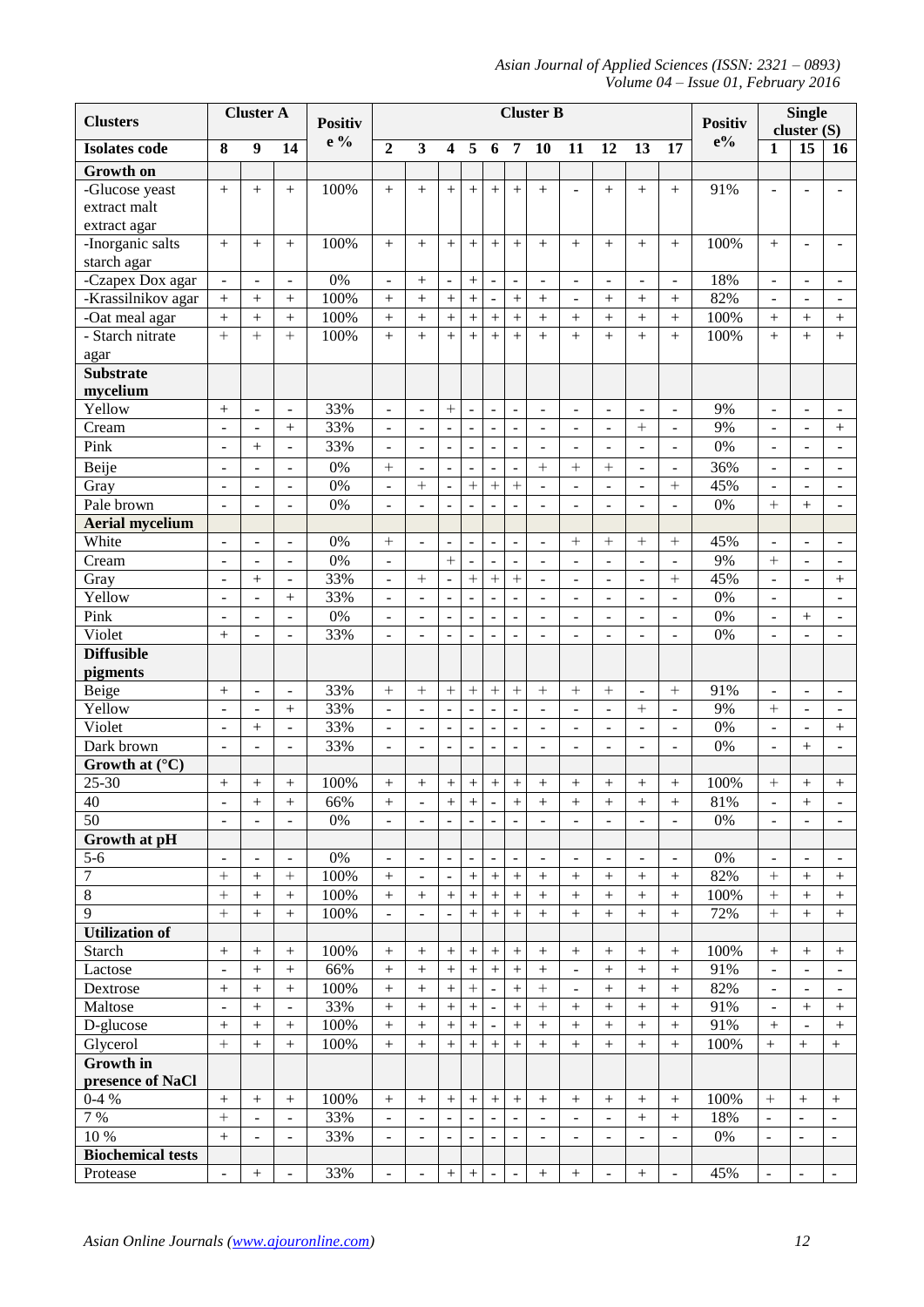#### *Asian Journal of Applied Sciences (ISSN: 2321 – 0893) Volume 04 – Issue 01, February 2016*

| Lipase            | $\overline{\phantom{a}}$ | -      | $^{+}$                   | 33%  | $+$                      | $^{+}$                   | $\overline{\phantom{a}}$ | $+$                      | $\overline{\phantom{a}}$     | $^{+}$                   | $^{+}$ | ۰      | $^{+}$ | ۰                        | $^{+}$ | 63%   | $\overline{\phantom{a}}$ | $^{+}$                   | $\overline{\phantom{0}}$ |
|-------------------|--------------------------|--------|--------------------------|------|--------------------------|--------------------------|--------------------------|--------------------------|------------------------------|--------------------------|--------|--------|--------|--------------------------|--------|-------|--------------------------|--------------------------|--------------------------|
| Urease            | $\overline{\phantom{a}}$ | -      | ۰                        | 0%   | Ξ.                       | $^{+}$                   | $\overline{\phantom{0}}$ | $^{+}$                   | $\overline{\phantom{a}}$     | $^{+}$                   | -      | $^{+}$ | $+$    | $\overline{\phantom{0}}$ | $^{+}$ | 54%   | $\blacksquare$           | $\overline{\phantom{0}}$ | $\overline{\phantom{0}}$ |
| Catalase          | $^{+}$                   | $^{+}$ | $+$                      | 100% | $+$                      | $^{+}$                   | $+$                      | $+$                      | $^{+}$                       | $+$                      | $^{+}$ | $^{+}$ | $+$    | $+$                      | $^{+}$ | 100%  | $\overline{\phantom{a}}$ | $^{+}$                   | $+$                      |
| Chitinase         | $\blacksquare$           | -      | $\overline{\phantom{0}}$ | 0%   | $+$                      | $\overline{\phantom{a}}$ | ۰                        | $\overline{\phantom{a}}$ | $\overline{\phantom{a}}$     | $\overline{\phantom{a}}$ | -      | Ξ.     | ۰      | $\overline{\phantom{0}}$ | ۰.     | 9%    | $\blacksquare$           | $\overline{\phantom{0}}$ | $\overline{\phantom{0}}$ |
| Oxidase           | $\blacksquare$           |        | $\overline{\phantom{a}}$ | 0%   | $+$                      | $\overline{\phantom{a}}$ | -                        | $\overline{\phantom{0}}$ | $\qquad \qquad \blacksquare$ | $\overline{\phantom{a}}$ | -      | Ξ.     | ۰      | ۰                        | -      | 9%    | $\overline{\phantom{a}}$ | $\overline{\phantom{0}}$ |                          |
| Sulphide          | -                        |        | $\blacksquare$           | 0%   | $+$                      |                          |                          |                          |                              | ÷                        |        |        |        |                          |        | 0%    | $\overline{\phantom{a}}$ | $\overline{\phantom{0}}$ |                          |
| production        |                          |        |                          |      |                          |                          |                          |                          |                              |                          |        |        |        |                          |        |       |                          |                          |                          |
| Melanin           | -                        |        | $\overline{\phantom{a}}$ | 0%   | $\overline{\phantom{0}}$ | -                        |                          |                          |                              | ۰                        |        |        | -      | -                        | -      | 0%    | $\overline{\phantom{a}}$ | $\overline{\phantom{0}}$ |                          |
| production        |                          |        |                          |      |                          |                          |                          |                          |                              |                          |        |        |        |                          |        |       |                          |                          |                          |
| Degradation of    |                          |        |                          |      |                          |                          |                          |                          |                              |                          |        |        |        |                          |        |       |                          |                          |                          |
| Cellulose         | $^{+}$                   | $^{+}$ | $+$                      | 100% | $+$                      | $^{+}$                   | $^{+}$                   | $+$                      | $^{+}$                       | $+$                      | $^{+}$ | $^{+}$ | $+$    | $+$                      | $^{+}$ | 100%  | $+$                      | $^{+}$                   | $+$                      |
| Gelatin           | $^{+}$                   |        | $\overline{\phantom{a}}$ | 33%  | Ξ.                       | $\overline{\phantom{a}}$ | -                        | $\overline{\phantom{a}}$ | $\qquad \qquad \blacksquare$ | $\overline{\phantom{a}}$ |        |        | -      | ۰                        |        | $0\%$ | $\overline{\phantom{a}}$ | $\overline{\phantom{0}}$ |                          |
| <b>Antibiosis</b> |                          |        |                          |      |                          |                          |                          |                          |                              |                          |        |        |        |                          |        |       |                          |                          |                          |
| against           |                          |        |                          |      |                          |                          |                          |                          |                              |                          |        |        |        |                          |        |       |                          |                          |                          |
| S. aureus         | $\overline{\phantom{0}}$ | $+$    | $+$                      | 66%  | Ξ.                       | $\blacksquare$           | ۰                        | $\overline{\phantom{a}}$ | $\overline{\phantom{a}}$     | $\overline{\phantom{a}}$ |        | ۰      | ۰      | -                        | -      | $0\%$ | $\overline{\phantom{a}}$ | $\overline{\phantom{0}}$ | $\sim$                   |
| E. coli           | $\overline{\phantom{a}}$ | $^{+}$ | $+$                      | 66%  | Ξ.                       | $\overline{\phantom{a}}$ | -                        | $\overline{\phantom{a}}$ | $\overline{\phantom{a}}$     | $\overline{\phantom{a}}$ |        | -      | -      | -                        | -      | 0%    | $\overline{\phantom{a}}$ | $\overline{\phantom{0}}$ |                          |
| V. damsela        | $\overline{\phantom{a}}$ | $^{+}$ | $\overline{\phantom{a}}$ | 33%  | Ξ.                       | $\overline{\phantom{a}}$ | -                        | $+$                      | $\overline{\phantom{a}}$     | $\overline{\phantom{a}}$ |        | -      | ۰      | ۰                        | -      | 9%    | $\overline{\phantom{a}}$ | $\overline{\phantom{0}}$ |                          |
| P. aeruginosa     | $^{+}$                   | $^{+}$ | $+$                      | 100% | Ξ.                       | $\sim$                   | -                        | $+$                      | -                            | $+$                      | -      | -      | $^{+}$ | ۰                        | ۰      | 18%   | $\overline{\phantom{a}}$ | $\overline{\phantom{0}}$ |                          |
| A. hydrophila.    | $\overline{\phantom{a}}$ |        | $^{+}$                   | 33%  | -                        |                          |                          | $^{+}$                   | $^{+}$                       | $^{+}$                   |        |        |        |                          |        | 27%   | $^{+}$                   | -                        |                          |





#### **3.3. Bioactivity of the isolates**

All actinomycetes isolates (17 isolates) were subjected to primary screening of their antagonistic effect against five references bacterial pathogens. Seven isolates showed antagonistic effect at least against one pathogens, etc. 41% of actinomycetes isolates were able to produce antibacterial agents. The most active isolates were isolates number 5, 8 and 9, they exhibited the highest inhibition zones and inhibited 60, 80 and 80%, respectively, of the tested bacterial pathogens. Figure 3 showed the inhibition zones of the most active isolate.

In previous studies, the bacterial antagonism percentage was lower (5 - 8 %) **(Nair and Simidu, 1987)** or higher (35- 54 %) **(Long and Azam, 2001). Patil et al. (2001)** mentioned that, actinomycetes were isolated from Tuticorin coast (India). Seventy seven out of one hundred and four isolates were able to inhibite at last one of the pathogens *viz. Aeromonas hydrophila*, *A. sobria* and *Edwardsiella tarda*. The highest antagonistic activities were detected by the isolates form sediment samples and they identified as *streptomyces*. The antagonistic marine *streptomyces* isolates or the antibacterial substances produced by them could be used as antibiotics, which might have a future application in aquaculture system.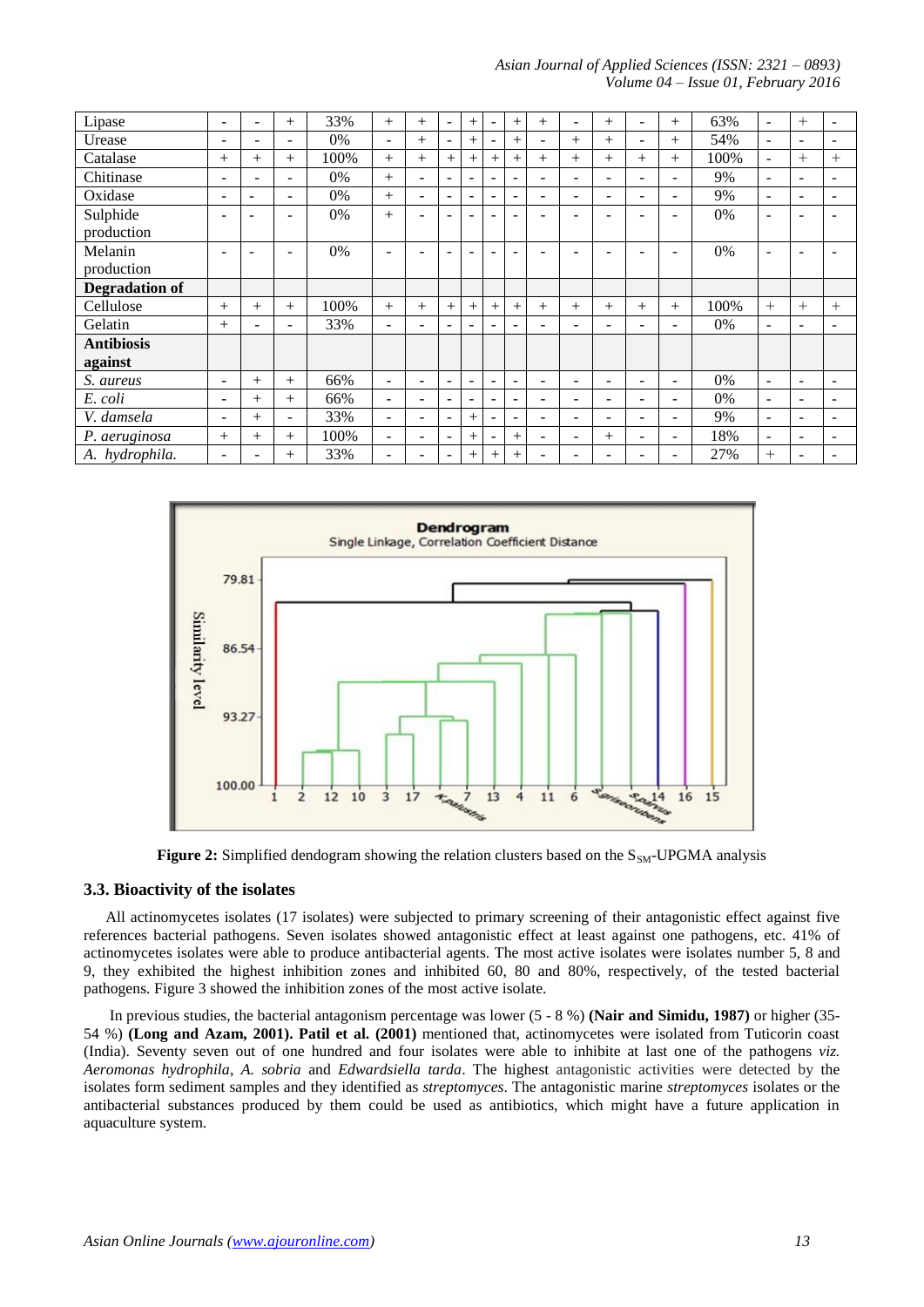

**Figure 3:** Antagonistic effects of isolate 8 against (A): *Aeromonas hydrophila*, (B): *Pseudomonas aeruginosa* and (C): *Escherichia coli*.

# **3.4. Molecular phylogeny of the selected isolates**

The identification of actinomycetes depends on three axis, the morphological and physiological characterization, the numerical identification and the phylogenetic characterization. Phylogenetic analysis based on 16S rDNA sequence comparison for establishing phylogenetic and evolutionary relationships among organisms **(Isik et al., 2014; Sharma, 2014)**.

Based on results of clustering, numerical taxonomic analysis and antagonistic interactions, three promising actinomycetes isolates produced antimicrobial agents capable of inhibiting the growth of most tested bacterial pathogens, they were selected for identification and molecular phylogenetic analysis. These isolates were 5, 8 and 9. Genomic DNA of each actinomycetes isolates was prepared, and the gen coding for 16S rRNA was partially amplified using the universal primers. The produced amplicons of the selected isolates were detected using agarose gel electrophoresis as shown in Figure 4.



**Figure 4**: Agarose gel electrophoreses of the amplified 16S rRNA gene of the isolates 5, 8 and 9

The sequences compared with those which gave the highest homology based on a NCBI Blast search. The resulting data indicated that, the isolates under study were similar to species *Kocuria palustris* strain Abk-6, *Streptomyces parvus*  strain NRRL-B-1455 and *Streptomyces griseorubens* strain NBRC12780 with similarity 95 %, 96 % and 95 %, respectively. The nucleotide sequences for closely related species were deposited to Gen Bank sequence data base and have KP280002, KP675949 and KR133201, respectively, accession numbers (Table 4). The phylogenetic relationship for this experimental isolates and the closely related relatives were analyzed as shown in Figure 5. Based on these results, the experimental marine actinomycetes have been identified in this work as *Kocuria palustris* (isolate 5, cluster B), *Streptomyces parvus* (isolate 8, cluster A) and *Streptomyces griseorubens* (isolate 9, cluster A).

**Table 4:** Accession numbers of experimental 16S rRNA sequences and their similarity percentages to the closest known species.

| <b>Isolate code</b> | <b>Identification</b>     | Accession no. | Similarity % |
|---------------------|---------------------------|---------------|--------------|
|                     | Kocuria palustris         | KP280002      | 95           |
|                     | Streptomyces parvus       | KP675949      | 96           |
|                     | Streptomyces griseorubens | KR133201      | 95           |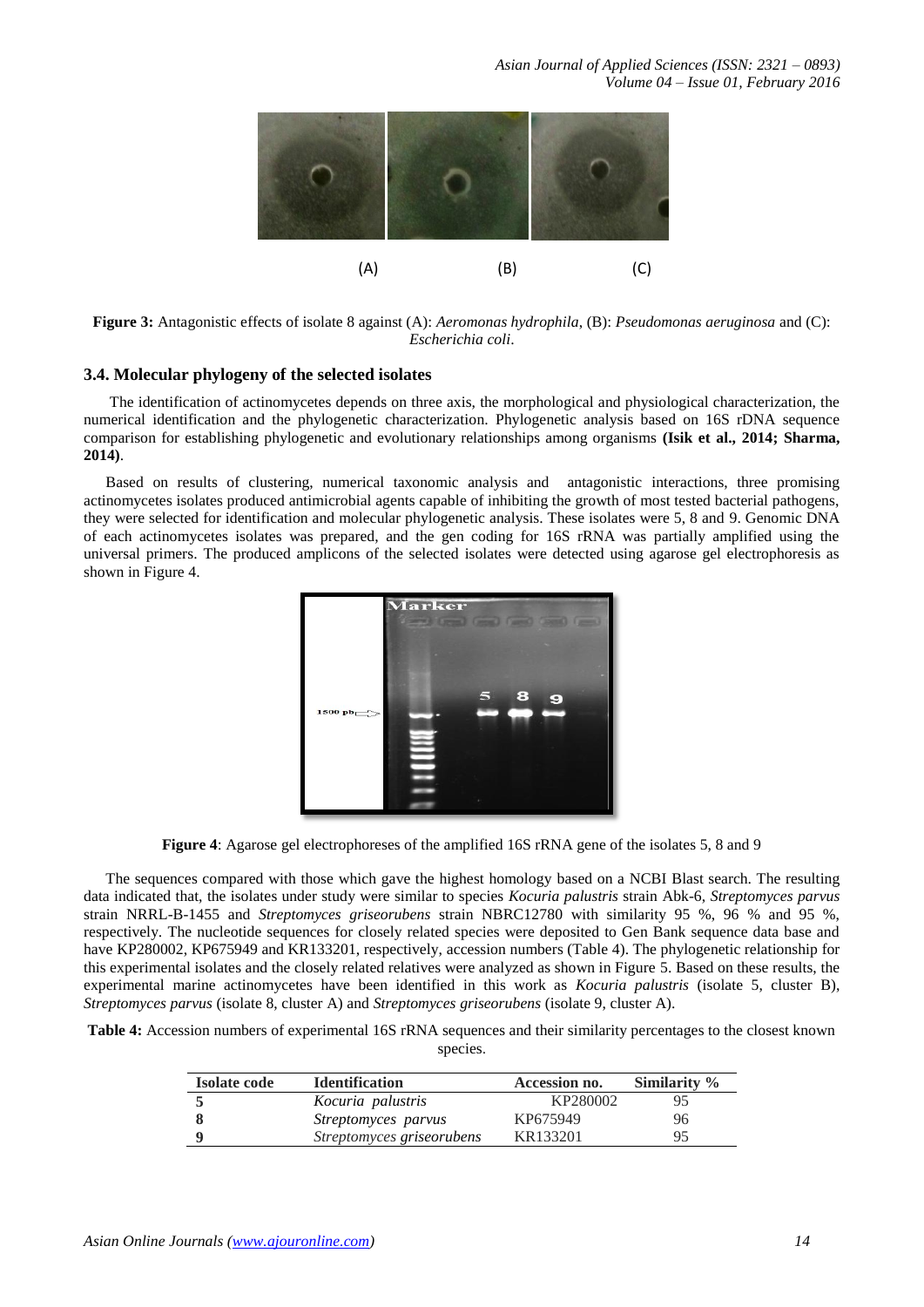

**Figure 5:** Phylogenetic tree of isolates 5, 8 and 9. 16S rDNA-based dendogram showing the phylogenetic position of isolates among representatives of related bacterial species..

The genus *Streptomyces* seems to provide wide variety of new antibiotics more than any other genus; hence, it is of the most importance for both industrial application and human health care **(Sajid et al., 2011)**. They produce a large number of secondary metabolites and particularly antibiotics that are in favor of pharmaceutical companies nowadays, resulting in conduction of widespread investigation towards discovery of new antibiotics. **(Worrall and Vijgenboom, 2010)**. They were distinguished as Gram-positive bacteria with a high GC content in their DNA to more than 70 % **(Ventura et al., 2007)**.

In addition, *Kocuria palustris* produced an antagonistic agent of broad spectrum, effective against *Vibrio damsela*, *Pseudomonas aeruginosa* and *Aeromonas hydrophila*. The genus *Kocuria* was divided from the genus *Micrococcus* on the basis of the phylogenetic and chemotaxonomic **(Reddy et al., 2003)**.

# **4. CONCLUSION**

Marine environment is a good source for valued species that need to be explored. Results confirmed the richness of the local coastal sediment of Suez Bay, Egypt, with active antibacterial compounds- producing actinomycetes. In conclusion, preliminary isolation studies shows that the strains from the genera *Streptomyces* and *Kocuria* isolated from Suez Bay sediment, obtained in this work might have great capacity for bioactive secondary metabolites such as antibiotics. In order to reveal biotechnological capabilities and pharmaceutical applications of these strains, further molecular and chemotaxonomic studies will be carried out.

# **5. REFERENCES**

- Abou-elela, G.M., "Studies on actinomycetes in marine water and sediments of Alexandria beaches, (Egypt)", Ph.D. thesis, Faculty of Science, Alexandria University, Egypt, 1999.
- Antunes, T.C., Borba, M.P., Spadari, C.d.C., Antunes, A.L., Frazzon, A.P.G., Germani, J.C., "Screening of actinomycetes with activity against clinical isolates of gram positive cocci with multiresistant profile", Journal of Advanced Scientific Research, 5(1), 13-17, 2014.
- Ariffin, H., Abdullah, N., Umi Kalsom, M.S., Shirai, Y., Hassan, M.A., "Production and characterisation of cellulase by *Bacillus pumilus* eb3", International Journal of Engineering and Technology*,* 3(1), 47-53, 2006.
- Berdy , J., "Bioactive microbial metabolites", The Journal of Antibiotics, 58, 1-26, 2005.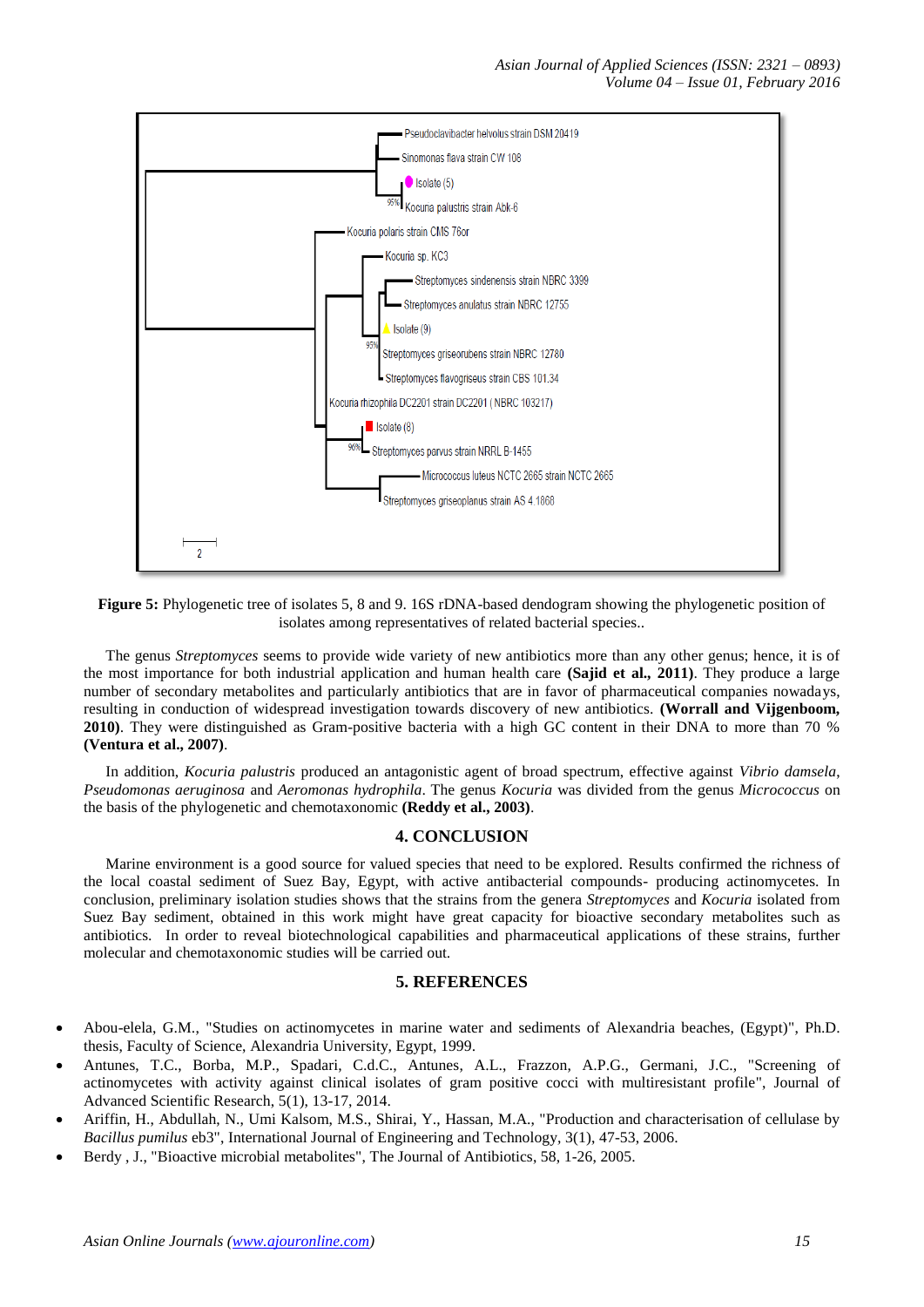- Bhatnagar I. and Kim S. K., "Immense essence of excellence: marine microbial bioactive compounds", Marine drugs, 8(10), 2673-2701, 2010.
- Blunt, J.W., Copp, B.R., Munro, M.H.G., Northcote, P.T., Prinsep, M.R., "Marine natural products", Natural Products Reports, 28,196-268, 2011.
- Bredholt, H., Fjærvik, E., Johnsen, G., Zotchev, S.B., X., "Actinomycetes from sediments in the Trondheim fjord, Norway: diversity and biological activity", Marine drugs, 6(1), 12-24, 2011.
- Cheesbrough, M., "Medical laboratory manual for tropical countries", Vol. ll, Microbiology, Bullerworth , London, 1985..
- Clesceri, L.S., Greenberg, A.E., Eaton, A.D., "Standard Methods for Determination of Wastewater", (22 ed.), American Public Health Association, Washington D.C., USA, 2012.
- Cwala, Z., Lgbinosa, E.O., Okoh, A., X., "Assessment of antibiotics production potentials in four actinomycetes isolated from aquatic environments of the Eastern Cape Province of South", African Journal of Pharmacy and Pharmacology*,* 5(2), 118-124, 2012.
- Ellis, M.M., Westfall, B.A., Ellis, D.M., X., "Determination of water quality", International Fish & Wild Life Service Research Report, 9, 122, 2012.
- El-Masry, M.H., Khalil, A.I., Hassouna, M.S., Ibrahim, H.A.H.,*" In situ* and *in vitro* suppressive effect of agricultural composts and their water extracts on some phytopathogenic fungi", World Journal of Microbiol*ogy* Biotechnology*,* 18, 551-558, 2002.
- Fenical, W., Jensen, P.R., "Developing a new resource for drug discovery: Marine actinomycete bacteria", Nature Chemical Biology, 2, 666 – 673, 2006.
- Finlay B.J., "Cosmopolitan metapopulations of free-living microbial eukaryotes", Protist, 155, 237-244, 2004.
- Ghanem, N.B., Sabry, S., El-Sherief, Z., Abou-Elela, G., "Isolation and enumeration of marine actinomycetes from sea water and sediments in Alexandria", The Journal of General and Applied Microbiol*ogy*, 46, 105-111, 2000.
- Goodfellow, M., Haynes, J.A., "Actinomycetes in marine sediments", In: "Biological, Biochemical, and Biomedical Aspects of Actinomycetes*"*, Ortiz-Ortiz L., Bojalil L.F., and Yakoleff, V. (ed.), Academic Press, New York, USA, pp. 453-472, 1984.
- Grasshoff, K., "Methods of sea water analysis", (2<sup>nd</sup>ed.), Verlage Chemie, Weinheim, New York, pp. 317, 1976.
- Hall, T.A., "Nucleic. Acids Symposium Series", Vol. 41. BioEdit: a user-friendly biological sequence alignment editor and analysis program for Windows 95/98/ NT, pp. 95-98, 1999.
- Hamed, M.M., "Distribution of actinomycetes in Suez Bay -Egypt- and their applications as antimicrobial agents", M.Sc. Thesis, Faculty of Science, Al-Azhar University, Assiut, Egypt, 2013.
- Hankin, L., Anagnostakis, S.L., "The use of solid media for detection of enzyme production by fungi", Mycologia, 67, 597-607, 1975.
- Hogan, C.M, "Bacteria. In: Sidney Draggan", Cleveland C.J. (ed.), Encyclopedia of Earth, National. Council for Science and the Environment, Washington DC, USA, 2010.
- Hong, K., Gao, A.H., Xie, Q.Y., Gao, H., Zhuang, L., Lin, H.P., Yu, H.P., Li, J., Yao, X.S., Goodfellow, M., "Actinomycetes for marine drug discovery isolated from mangrove soils and plants in China", Marine Drugs, 7, 24-44, 2009.
- Hu, Y., Chen, J., Hu, G., Yu J., Zhu, X., Lin, Y., Chen, S., Yuan, J., "Statistical research on the bioactivity of new marine natural products discovered during the 28 years from 1985 to 2012", Marine Drugs, 13, 202-221, 2015.
- Isik, K., Gencbay, T., Özdemir-Kocak, F., Cil, E., "Molecular identification of different actinomycetes isolated from East Black Sea region plateau soil by 16S rDNA gene sequencing", African Journal of Microbiology Research, 8(9), 878-887, 2014.
- Jensen, P.R., "Culturable marine actinomycete diversity from tropical Pacific Ocean sediments", Environmental Microbiology, 7, 1039-1048, 2005.
- Jensen, P.R., Dwight R., Fenical W. "Distribution of actinomycetes in near shore tropical marine sediments", Applied Environmental Microbiology, 57, 1102-1108, 1991.
- Kampfer, P., Kroppenstedt, R.M., Dott, W., "A numerical classification of the genera *Streptomyces* and *Streptoverticillium* using miniaturized physiological tests", Journal of general microbiology, 137: 1831-1891,1991.
- Koroleff, F., "Determination of ammonia as indophenol blue", International Council for the Exploration of the sea (ICES), 8, 1969.
- Küster, E., "Outline of a comparative study of criteria used in characterization of the actinomycetes", International Bulletin Bacteriology Nomencl"*,* Taxony, 9, 97-104, 1959.
- [Kurtböke,](http://www.ncbi.nlm.nih.gov/pubmed/?term=Kurtb%C3%B6ke%20DI%5BAuthor%5D&cauthor=true&cauthor_uid=24817085) D.I., [French,](http://www.ncbi.nlm.nih.gov/pubmed/?term=French%20JR%5BAuthor%5D&cauthor=true&cauthor_uid=24817085) J.R., [Hayes,](http://www.ncbi.nlm.nih.gov/pubmed/?term=Hayes%20RA%5BAuthor%5D&cauthor=true&cauthor_uid=24817085) R.A., [Quinn,](http://www.ncbi.nlm.nih.gov/pubmed/?term=Quinn%20RJ%5BAuthor%5D&cauthor=true&cauthor_uid=24817085) R.J., "Eco-taxonomic insights into actinomycete symbionts of termites for discovery of novel bioactive compounds", Advances in Biochemical Engineering*/*Biotechnology, 147, 111-135, 2015.
- Long, R.A., Azam, F., "Antagonistic interactions among marine pelagic bacteria" Applied Environmental Microbiology, 67(11), 4975-4983, 2001.